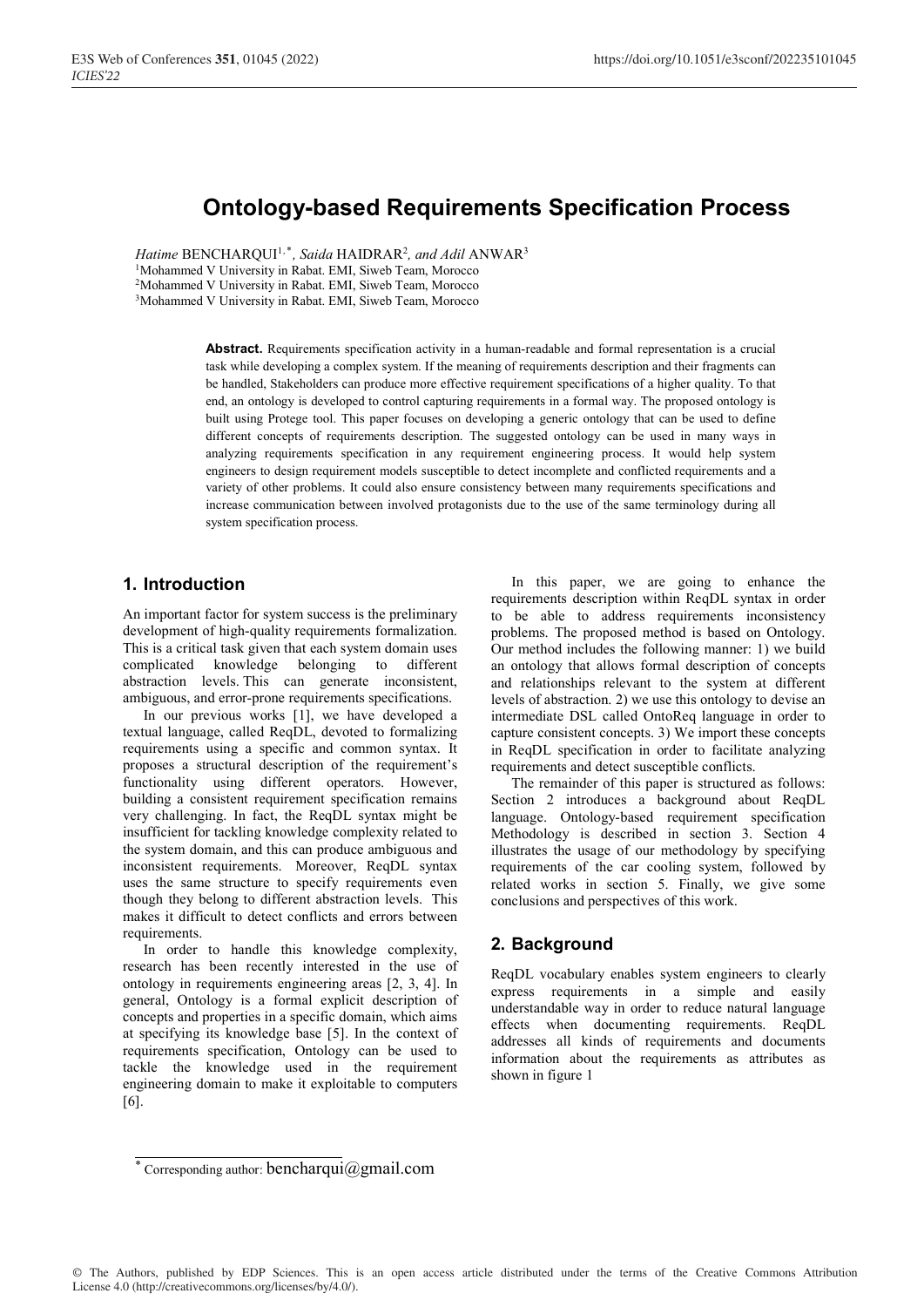```
Traceable Requirement TemperatureManagement
{ identifier: RO
type: General
level:StakeholderReq
source : 'RSD'
author: 'Client'
description:
subject 'Vehicle' shall 'Maintain the engine with
    optimal temperature' }
```
#### **Fig. 1.** Example of a requirement specification using

ReqDL structure in this example highlights important data about requirements such as requirements source and author, requirement abstraction level, and related model elements. A fact that can facilitate many other tasks within the system development process such as requirements traceability and verification.

Obviously, requirements specifications must vary depending on their definition level. ReqDL denotes three abstraction levels where the requirements can be defined.

- Stakeholder requirement: specifies the Stakeholder needs.
- System requirement: indicates what the system would do avoiding reference to any unique design.
- Component requirement: indicates how the specific design satisfies the system requirements.

However, ReqDL keeps the same syntax for all these requirements, without differentiating between concepts according to each level. This can lead to specifying inconsistent and conflictual requirements.

Concerning the description field, it is still expressed in an informal manner. it is necessary to improve this point by finding a way to formalize the requirement expression without cluttering ReqDL syntax.

As a solution to this problem, we propose to use an ontology-based process for describing system domain knowledge. This ontology will be transformed into a pivot DSL called OntoReq. OntoReq is used to define shared concepts (constraints, data, event…) within system development activities. Those shared concepts will be imported while specifying requirements with ReqDL language.

# **3. Ontology-based Requirement Specification Methodology**

### **3.1. Architecture Overview**

Ontology-based specification requirement architecture offers the requirement engineers' team a formal method to elaborate a consistent requirements model as shown in Fig. 2. It represents how a given ontology is used to capture high-quality requirements.

 **Requirement description ontology:** Is used to describe system domain knowledge at different levels of abstraction and improve communication between different actors due to the use of common concepts. We have tried to define concepts related to a specific domain that can be reused and shared through requirements engineers' view points.

- **OntoReq:** Is a structured representation of the ontology in modelware space which will be used to collect common domain knowledge separately from requirements attributes. In fact, a requirement description references different system's artefacts such as constraints, Actors, objects, Events...<br>OntoReq separates those elements from OntoReq separates requirement description syntax, it acts as a shared dictionary.
- **ReqDL:** To provide additional controls and improve requirements' expressivity during the capture step. We have enhanced ReqDL syntax to import OntoReq elements. This helps avoiding possible errors and ensuring requirement consistency related to the writing of requirement attributes.



**Fig. 2.** ontology-based specification requirement

### **3.2. Requirement Ontology Design Process**

Developing ontologies is guided or depended by the application domain. Therefore, there are different approaches for modeling an ontology. In [7], the authors classified these methods into two categories. The first category is based on the experience-based method, while the second category is Methontology which focuses on a set of activities and guidelines to build an ontology. The ontology that is designed here, is based on Methontology, and concerned the domain of requirement engineering, particularly, requirement description properties.

In the next subsection, we describe the main process steps:

#### **Domain and Focus**

The target ontology will cover the shared knowledge that relies on Requirement Engineering, it will define concepts that are of interest within amenable requirement description. This will allow different actors to use in unambiguous ways the semantics of concepts and improve communication with users.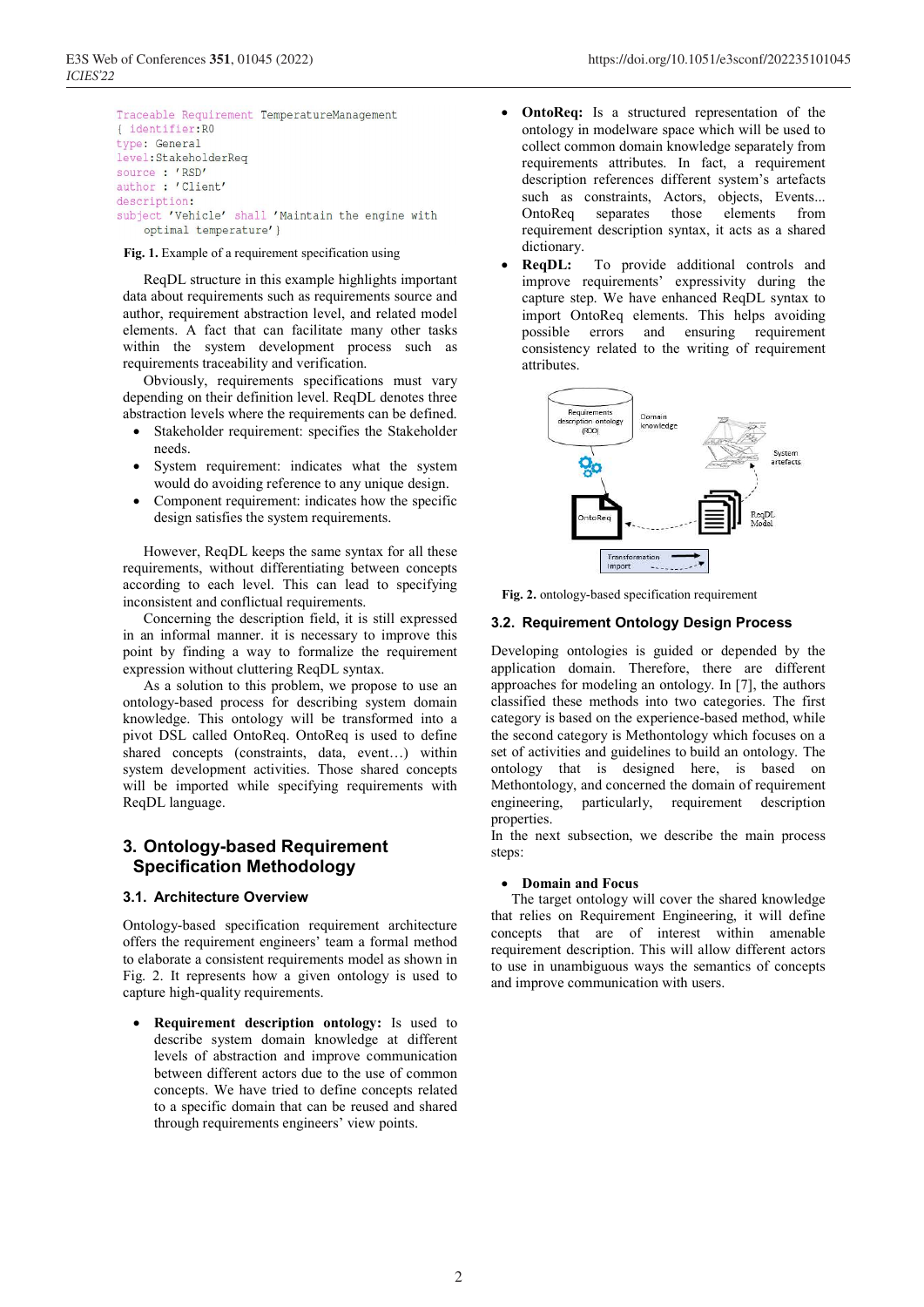

**Fig. 3.** Except of relations between domain concepts

#### **Formulation of competence questions**

Competence questions give a general scope of the ontology and play an important role in the validation process[8]. Table 1 shows an excerpt of competency questions with answers used in the requirement description context.

**Table 1.** Competency questions and answers

| $N^{\circ}$ | Competency Questions<br>(COs)                                                                | answers                                         |  |
|-------------|----------------------------------------------------------------------------------------------|-------------------------------------------------|--|
| CQ1         | Which properties of the<br>requirement descriptions<br>should be considered for<br>modeling? | Actors, function,<br>constraint (Table 2)       |  |
| CQ3         | What types of requirement<br>description represents<br>problem domain                        | STK description<br>(Stakeholder<br>requirement) |  |
| CQ4         | What types of requirement<br>description represents<br>solution domain                       | System description                              |  |
| CQ5         | What types of description<br>represents sub system<br>Requirements                           | Component<br>descrption                         |  |

#### **Ontology Domain description**

The proposed ontology separates the knowledge that lies in the problem domain from that in the solution domain. The concepts used can vary based on the level of requirements getting expressed. For example, capabilities and constraints needed by the stakeholders (problem domain) and functions, Event... that must be considered to specify the system requirements (solution domain). Some of these concepts are defined in Table 2. Indeed, any requirement must be defined with instances of those concepts called individuals. The object properties between two instances must be defined for each class. The potential interactions between instances of classes must also be determined.

**Table 2.** Part of concepts used in RDO

| Concepts   | Description                                  |  |  |  |
|------------|----------------------------------------------|--|--|--|
| Capability | Identify the capability the be provided by   |  |  |  |
|            | the system                                   |  |  |  |
| Event      | A concept that allows collecting the         |  |  |  |
|            | external events of the system                |  |  |  |
|            | A concept used at the level of the           |  |  |  |
| Function   | requirements derived from the stakeholder    |  |  |  |
|            | requirements to express the functionalities  |  |  |  |
|            | expected by the system                       |  |  |  |
| Object     | The object is the same as the one to which   |  |  |  |
|            | the action is directed.                      |  |  |  |
| Constraint | Constraint on the function or action Offered |  |  |  |
|            | by the system                                |  |  |  |
| Actors     | Allows capturing the elements that have a    |  |  |  |
|            | role in the system.                          |  |  |  |

#### **Ontology Implementation**

At this step we develop the class hierarchy of the ontology which starts with the definition of the most general concepts in the domain and then, specializes the subsequent ones [9]. Protege tool is used to implement the ontology with ontology web language (owl)<sup>a</sup>. Fig.3 shows an excerpt hierarchy of the main concepts. Different types of links are presented to distinguish relationships between defined concepts such as class, domain->range, individuals, object property ...

# **4. Illustrative Example**

In this section, we illustrate our method by an example of a car cooling system (CCS). This example demonstrates the importance of using the developed ontology in the requirement specification process, and

 $\overline{\phantom{a}}$ 

a http://www.w3.org/TR/owl-guide/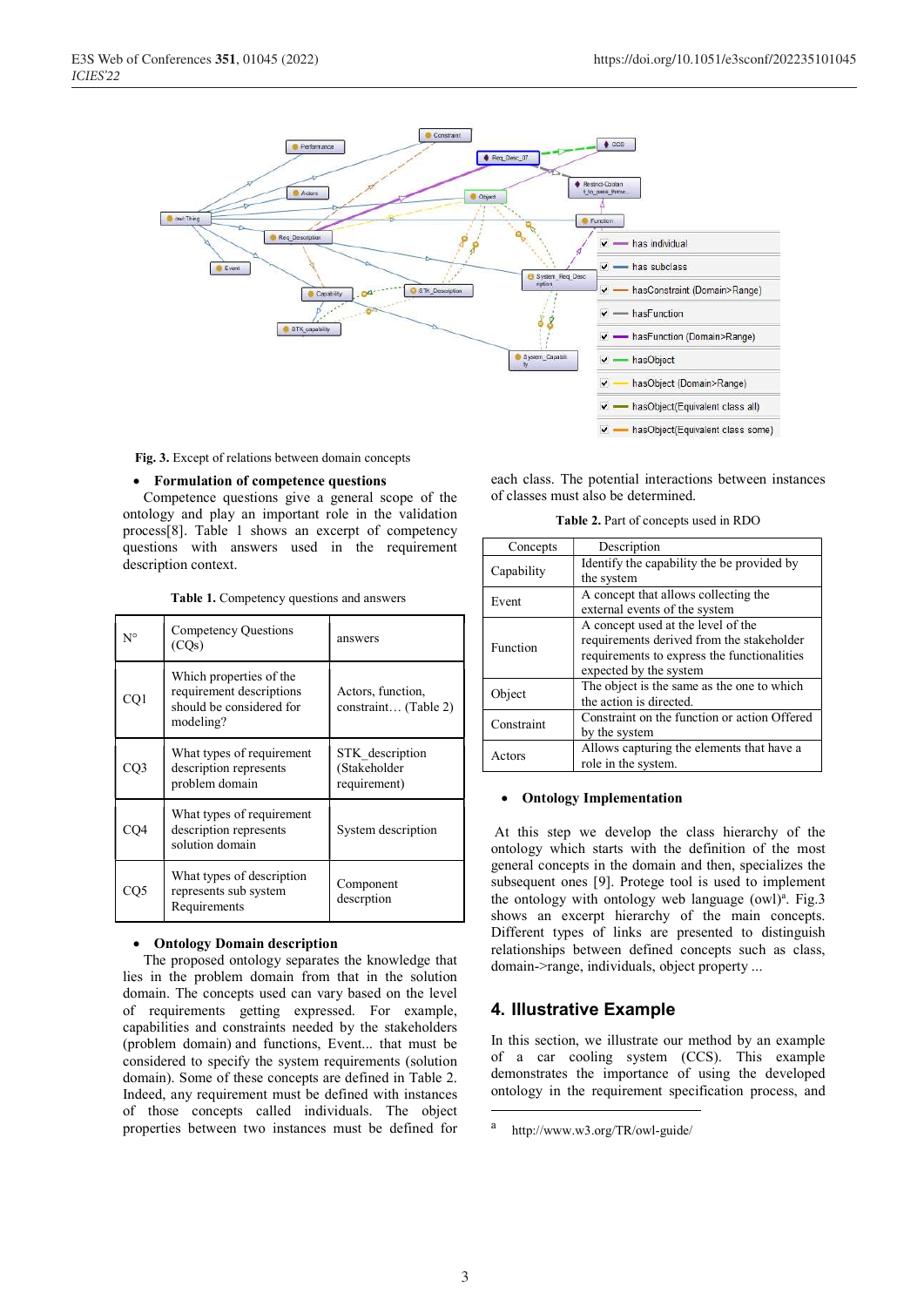thus by writing a consistent requirements model including different stakeholders and viewpoints.

The CCS consists of absorbing the engine's excess heat and avoiding possible deformation of the engine components. R07 presents an example of system's requirement:

 "*R07: The CCS should restrict the coolant to pass through the radiator*"

Hereafter, we will explain how to formalize this requirement using the proposed ontology and how to derive a list of specifications with OntoReq and linking them to ReqDL language to constitute a consistent requirement.

### **4.1. Ontology Concepts Instances**

Requirement elements are represented as a set of instances of the ontology's concepts depending on the level they belong to. Fig.4 shows how the requirement(R07) concepts are transformed into OWL instances. The main parts of this requirement are *Req\_Description*, Object and function which correspond respectively to the individual values "*Req\_Desc07*", "*CCS*" and "*Restrict-Coolant\_to\_pass\_throw\_radiator*". On line 7 and 8, the object's properties *hasFunction* and *hasObject* are used to associate their corresponding classes function and *Object*.

```
<owl:NamedIndividual
    Von: . national<br>
<rdf: type rdf: resource="Object"/><br>
<rdf: type rdf: resource="Object"/><br>
</owl:NamedIndividual><br>
<www.i:NamedIndividual><br>
<www.i:NamedIndividual rdf: about="Req_Desc_07">
          <hasObject rdf:resource="CCS"/>
     </owl:NamedIndividual>
         <!-- Restrict-Coolant_to_pass_throw_radiator -->
10
         <owl:NamedIndividual rdf:about="Restrict-Coolant_to_pass_throw_radiator">
11<rdf:type rdf:resource="Function"/>
13 </owl:NamedIndividual>
```
**Fig. 4.** Requirement concepts instances model with OWL

### **4.2. OntoReq concepts specification**

We instantiate the ontology to create a model of domain concepts instances. This model will be transformed into OntoReq model. This later model shows overall concepts such as constraints, Events, Actors of CCS Fig.5. For example, optimal temperature constraint is specified with unambiguous manner and set as 90 c°.



**Fig. 5.** Excerpt of Car cooling system Domain Concepts

#### **4.3. Requirements specification with ReqDL**

At this step, requirement specification activity is performed by means of ReqDL editor. Indeed, the requirement description is guided by OntoReq expressions already captured as separate models. This integration leads to constitute a requirements model with unambiguous or missing concepts. Furthermore, this can help to detect several types of requirements inconsistencies. Fig.6 shows an example of error while creating an Actor concept that does not exist in OntoReq repository. ReqDL editor can then offer instant feedback to the user as soon as the error is detected.

|    | *CCS.onto         | CCS.readl2 23                                   |                                                                              |  |
|----|-------------------|-------------------------------------------------|------------------------------------------------------------------------------|--|
|    |                   |                                                 |                                                                              |  |
| ø  |                   | Context: Stakholder                             |                                                                              |  |
|    |                   | ContextType Standard                            |                                                                              |  |
|    |                   | Context: Stakholder                             |                                                                              |  |
|    |                   | ContextType Custmoer                            |                                                                              |  |
|    | Requirement R06 { | identifier:2<br>type: Functional                | the customan shall be able to heat the passenger compartment of a vehicle }; |  |
|    | $@$ Requirem      | Couldn't resolve reference to Acotr 'Customer'. |                                                                              |  |
|    |                   | 2 quick fixes available:                        |                                                                              |  |
| ъ. |                   |                                                 | e engine Temperature };                                                      |  |
|    |                   | Change to 'CCS'                                 |                                                                              |  |
|    |                   | Change to 'Supplier'                            |                                                                              |  |

**Fig. 6.** Example of ReqDL editor with error detection and resolution

# **5. Related Works**

This section discusses the studies that use ontologies in the Requirement engineering Context. Indeed, ontologies are one of the efficient methods in searching for inconsistency between requirements. This is ensured by Integrating formal concepts in writing text requirements. It is very important to automatically formalize the requirement description using a specific ontology. This ontology-based method is novel and hasn't been yet explored. In [10], the author provides a method to deal with conflicting requirements in the context of paradigm of conflict-oriented-requirements-Analysis (CORA). The presented requirement ontology describes the concepts of the requirements and their interactions. However, this approach is only concerned with stakeholder requirements and does not take into account other levels of abstraction.

A work similar to ours is [11], The authors proposed an ontology named OntRep which allows an automatic analysis. The main idea in OntRep ontology is to formulate the terminology of requirement as a dictionary. The OntRep analysis is based on two steps. The first step consists of collecting data, this is possible because requirement is specified with a specific structure. The second step of OntRep is intended to generate a conflicting requirement report. This work is still limited to the requirements of the software engineering area while our goal is to address requirements related to the system engineering field.

Other tools designate an automated process for revealing inconsistencies. For example, in [12], the authors use natural language text to specify requirements, xml is used to mark requirement elements.